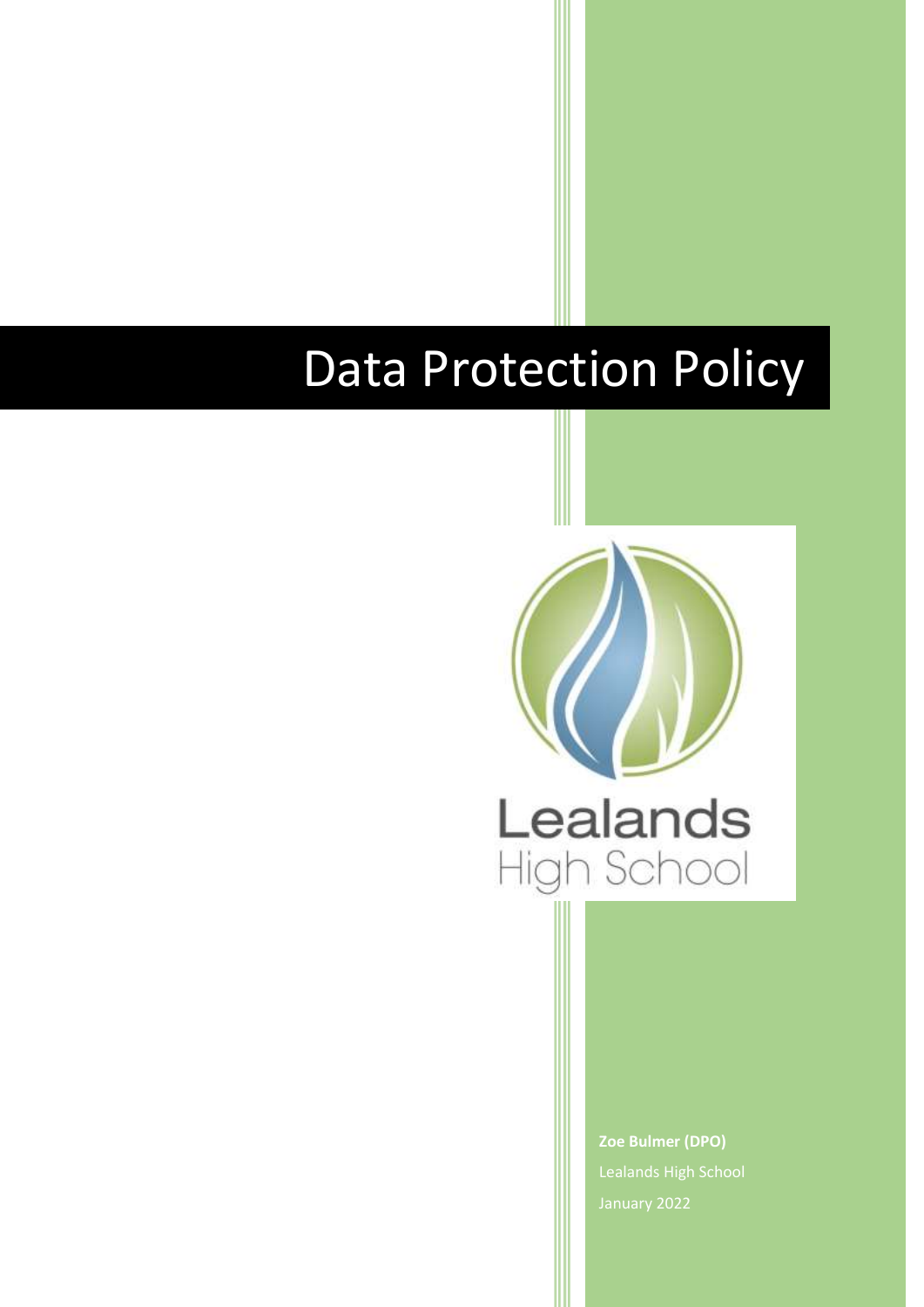# **Table of contents**

| 1  |  |
|----|--|
| 2  |  |
| 3  |  |
| 4  |  |
| 5  |  |
|    |  |
|    |  |
| 6  |  |
| 7  |  |
| 8  |  |
| 9  |  |
| 10 |  |
| 11 |  |
| 12 |  |
| 13 |  |
| 14 |  |
| 15 |  |
| 16 |  |
| 17 |  |
| 18 |  |
| 19 |  |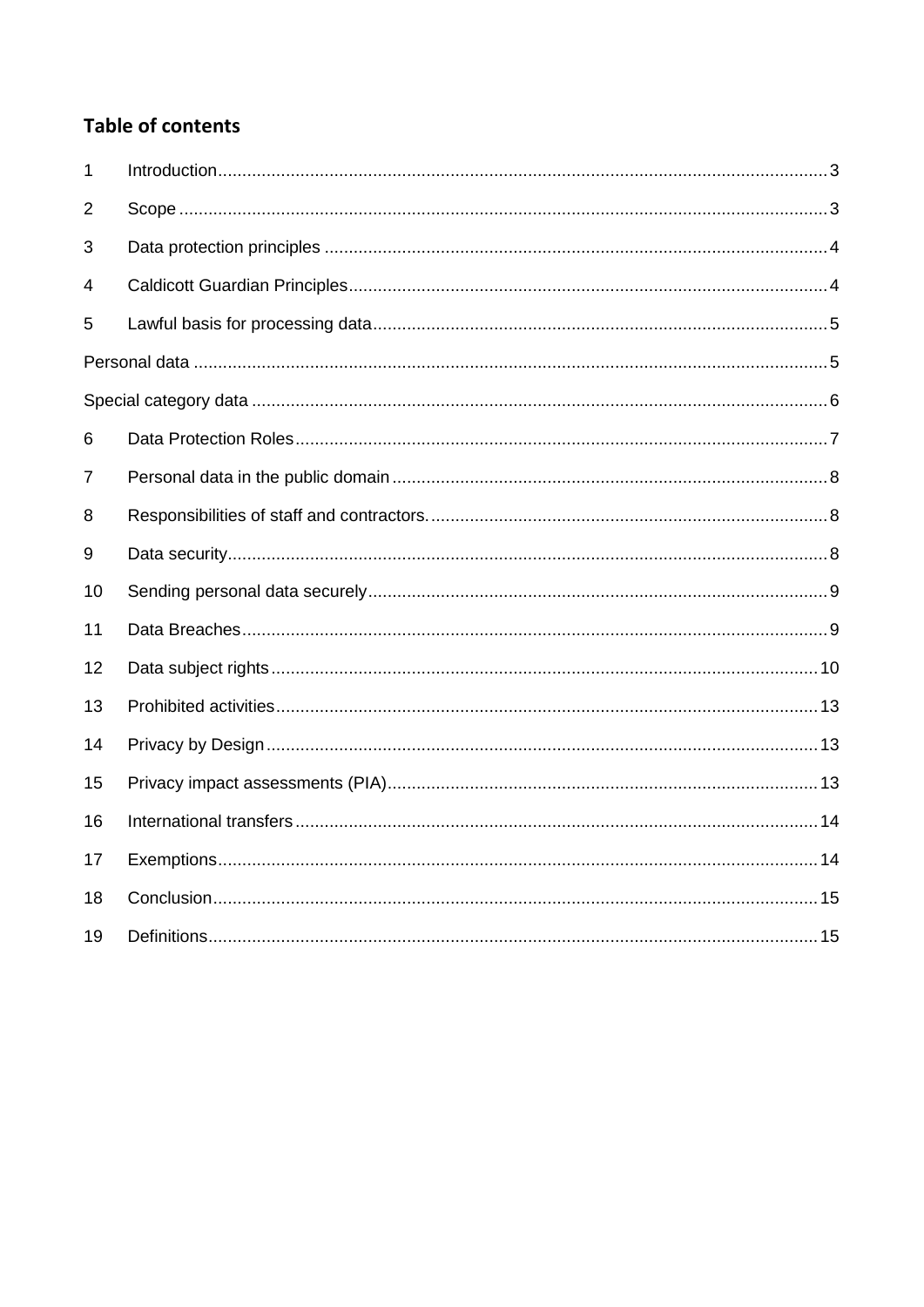#### <span id="page-2-0"></span>**1 Introduction**

Lealands High School policies are designed to support the school ethos, aims and vision. Lealands is a positive learning community which is fully inclusive to ensure equality of opportunity for all.

Our aims are outlined in our Home School Agreement.

#### **Our aims:**

#### **Excellence in everything we do Everyone has responsibility Respect for all**

- Everyone achieves success and makes excellent progress
- We all continually improve what we do and work hard
- We care about being the best we can be and getting the best out of those around us

- To prepare young people for life and a positive future
- To ensure that school is a safe place
- To help and support others to grow and succeed

- Everyone is valued for their contribution
- All are cared for and supported so that needs are met
- We recognise and celebrate the talents, gifts and uniqueness of every individual

In order to achieve these aims students, parents and the school need to work in partnership.

#### **Our vision is to be:**

*Everyone achieves excellence, demonstrates respect for all and takes responsibility for their own actions, while helping others to be successful.*

We strive to achieve this vision in all that we do and staff, students, parents, governors, other school stakeholders and partners are all an important part of making this happen.

1.1 We are committed to protecting the rights and freedoms of all individuals in relation to the processing of their personal data. This policy should be followed by all staff, contractors and partners working on behalf of the school.

#### <span id="page-2-1"></span>**2 Scope**

- 2.1 The school needs to comply with the Data Protection Act 2018 and EU General Data Protection Regulations. This policy has been developed to ensure all staff, contractors and partners understand their obligations when processing personal and special category data.
- 2.2 This policy and the legislation apply to all personal data, both that held in paper files and electronically. So long as the processing of the data is carried out for school purposes, it applies regardless of where data is held.
- 2.3 'Processing' data is widely defined and includes obtaining, recording, keeping, or using it in any way; sharing or disclosing it; erasing and destroying it.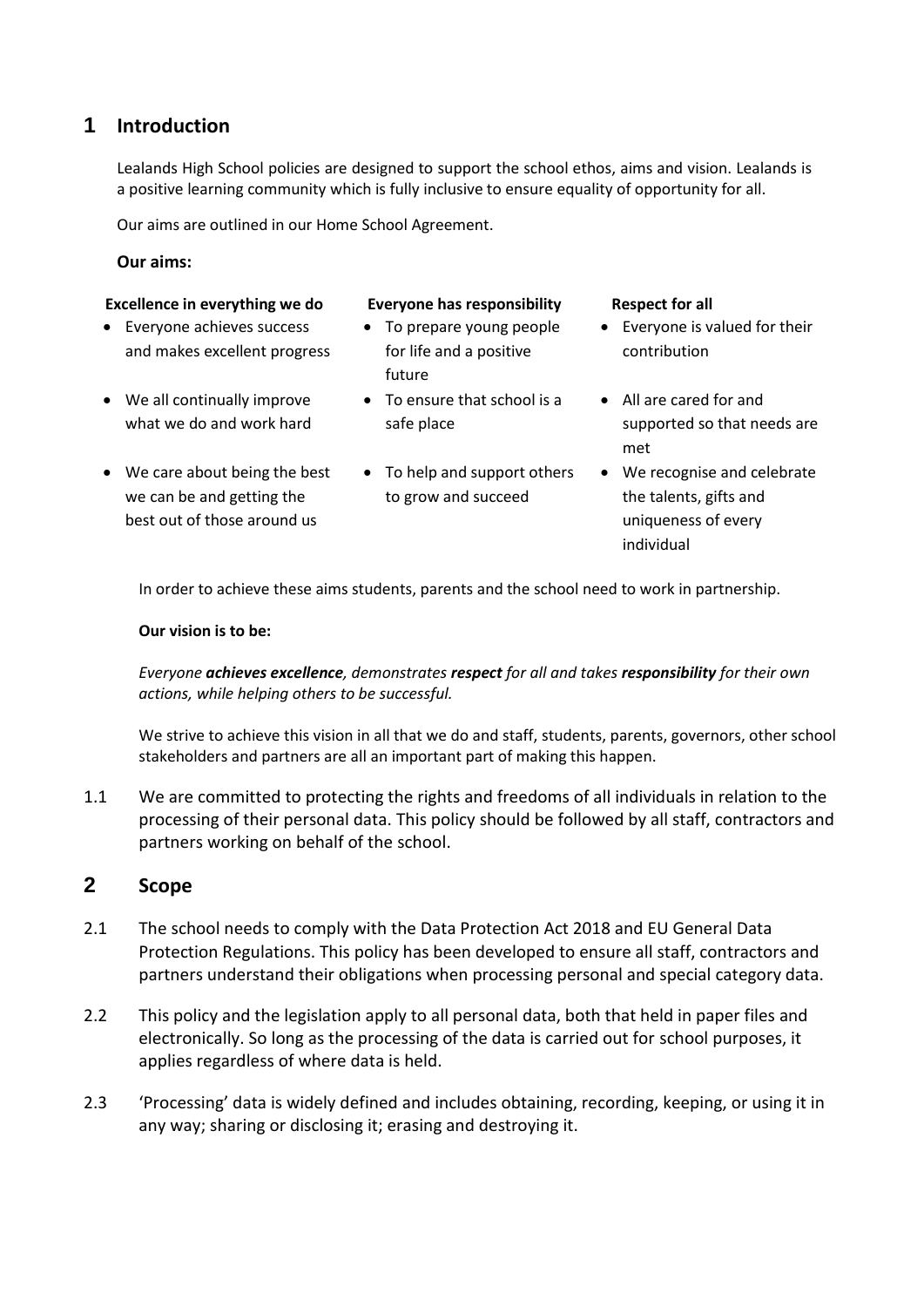### <span id="page-3-0"></span>**3 Data protection principles**

| 3.1 | Personal and special category data must be: |
|-----|---------------------------------------------|
|     |                                             |

| <b>Processed lawfully</b>             | All personal and special category data must be processed lawfully, fairly<br>and in a transparent manner in relation to individuals                                                                                                                                                                                                                                                                                                                                                                                                                                       |
|---------------------------------------|---------------------------------------------------------------------------------------------------------------------------------------------------------------------------------------------------------------------------------------------------------------------------------------------------------------------------------------------------------------------------------------------------------------------------------------------------------------------------------------------------------------------------------------------------------------------------|
| <b>Used for a specific</b><br>purpose | The data must be collected for specified, explicit and legitimate<br>purposes and not further processed in a manner that is incompatible<br>with those purposes                                                                                                                                                                                                                                                                                                                                                                                                           |
| Be relevant to the<br>purpose         | The data must be adequate, relevant and limited to what is necessary in<br>relation to the purposes for which they are processed                                                                                                                                                                                                                                                                                                                                                                                                                                          |
| <b>Be accurate</b>                    | Data should be accurate and, where necessary, kept up to date; every<br>reasonable step must be taken to ensure that personal data that are<br>inaccurate, having regard to the purposes for which they are processed,<br>are erased or rectified without delay                                                                                                                                                                                                                                                                                                           |
| Kept no longer than<br>necessary      | Kept in a form which permits identification of data subjects for no<br>longer than is necessary for the purposes for which the personal data<br>are processed; personal data may be stored for longer periods insofar<br>as the personal data will be processed solely for archiving purposes in<br>the public interest, scientific or historical research purposes or<br>statistical purposes subject to implementation of the appropriate<br>technical and organisational measures required by the GDPR in order to<br>safeguard the rights and freedoms of individuals |
| <b>Kept securely</b>                  | Processed in a manner that ensures appropriate security of the<br>personal data, including protection against unauthorised or unlawful<br>processing and against accidental loss, destruction or damage, using<br>appropriate technical or organisational measures                                                                                                                                                                                                                                                                                                        |

# <span id="page-3-1"></span>**4 Caldicott Guardian Principles**

4.1 In addition to the data protection principles employees dealing with health and social care information must follow the Caldicott principles when processing Information relating to service users. The need for confidentiality also extends to other individuals, including relatives and staff as follows: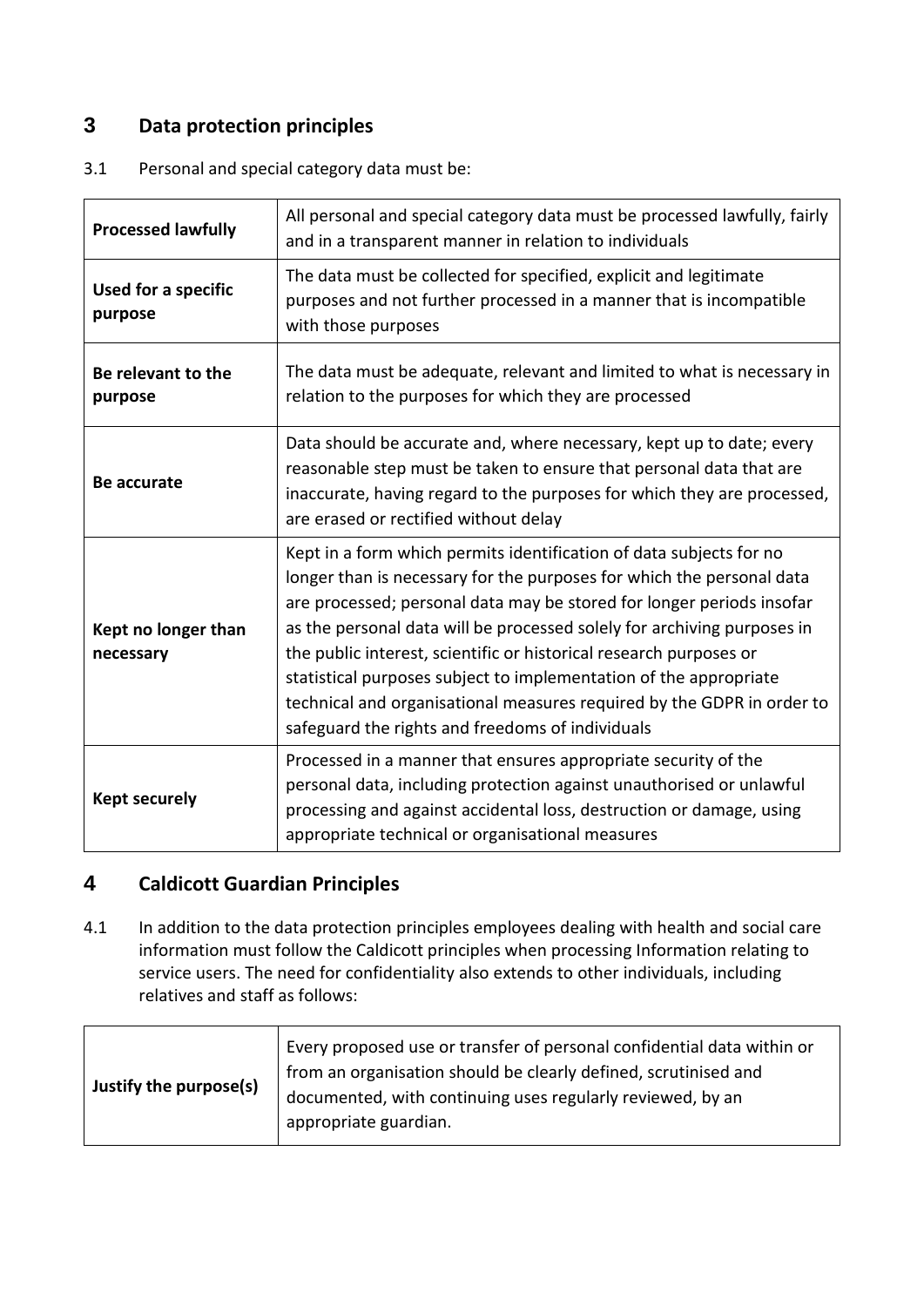| Don't use personal<br>confidential data<br>unless it is absolutely<br>necessary                                 | Personal confidential data items should not be included unless it is<br>essential for the specified purpose(s) of that flow. The need for data<br>subjects to be identified should be considered at each stage of<br>satisfying the purpose(s).                                                                   |
|-----------------------------------------------------------------------------------------------------------------|-------------------------------------------------------------------------------------------------------------------------------------------------------------------------------------------------------------------------------------------------------------------------------------------------------------------|
| Use the minimum<br>necessary personal<br>confidential data.                                                     | Where use of personal confidential data is considered to be essential,<br>the inclusion of each individual item of data should be considered and<br>justified so that the minimum amount of personal confidential data is<br>transferred or accessible as is necessary for a given function to be<br>carried out. |
| <b>Access to personal</b><br>confidential data<br>should be on a strict<br>need-to-know basis                   | Only those individuals who need access to personal confidential data<br>should have access to it, and they should only have access to the data<br>items that they need to see. This may mean introducing access controls<br>or splitting data flows where one data flow is used for several purposes.             |
| <b>Everyone with access</b><br>to personal<br>confidential data<br>should be aware of<br>their responsibilities | Action should be taken to ensure that those handling personal<br>confidential data are made fully aware of their responsibilities and<br>obligations to respect confidentiality.                                                                                                                                  |
| Comply with the law                                                                                             | Every use of personal confidential data must be lawful. Someone in<br>each organisation handling personal confidential data should be<br>responsible for ensuring that the organisation complies with legal<br>requirements.                                                                                      |
| The duty to share<br>information can be as<br>important as the duty<br>to protect<br>confidentiality            | Health and social care professionals should have the confidence to<br>share information in the best interests of their service users within the<br>framework set out by these principles. They should be supported by the<br>policies of their employers, regulators and professional bodies.                     |

# <span id="page-4-0"></span>**5 Lawful basis for processing data**

5.1 You must have a lawful basis for collecting and processing personal data. These are:

# <span id="page-4-1"></span>**Personal data**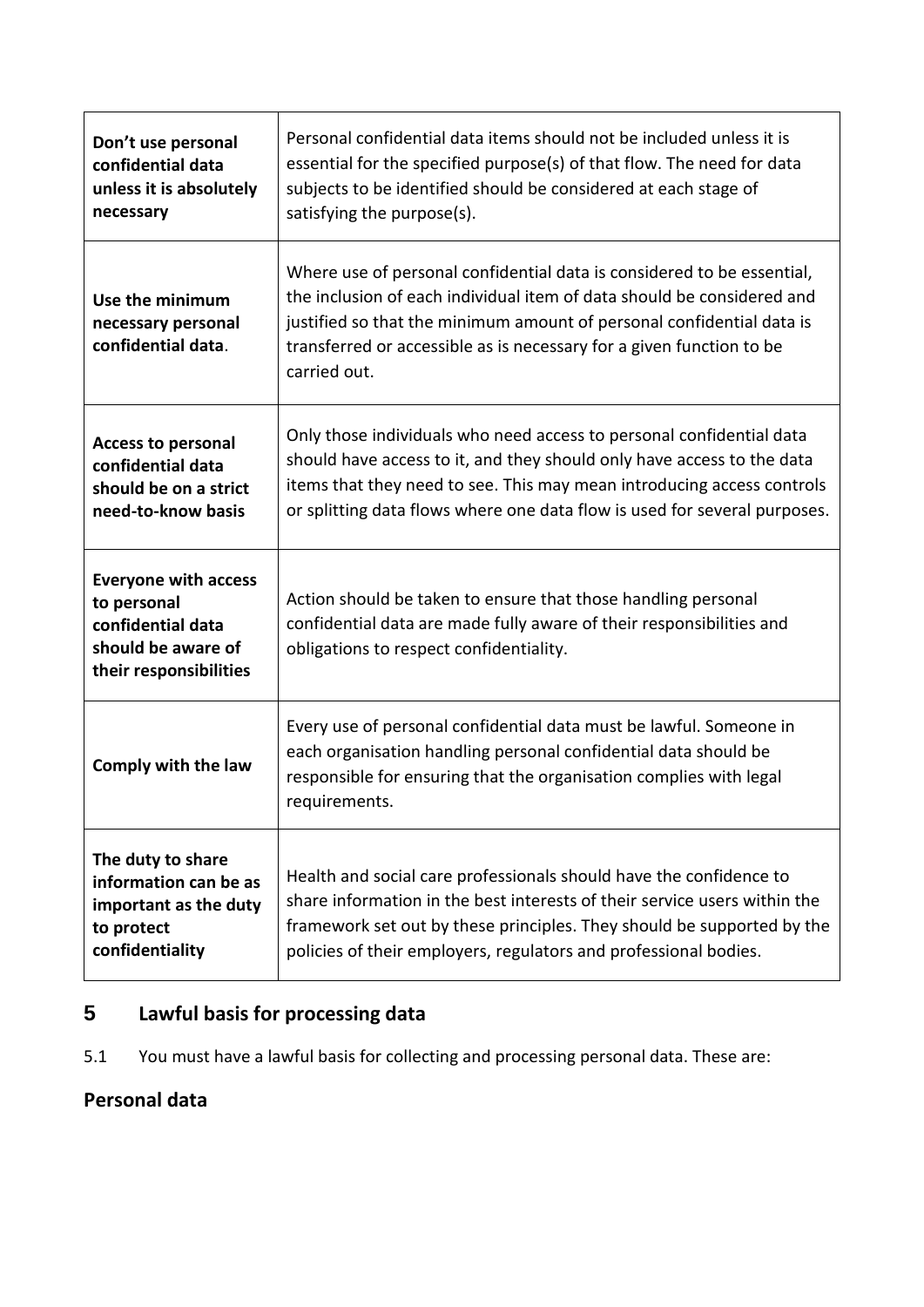| Consent                | The data subject has given clear consent for us to process their personal<br>data for a specific purpose.                                                             |
|------------------------|-----------------------------------------------------------------------------------------------------------------------------------------------------------------------|
| Contract               | The processing is necessary for a contract we have with the data subject,<br>or because they have asked us to take specific steps before entering into<br>a contract. |
| Legal<br>obligation    | The processing is necessary for us to comply with the law                                                                                                             |
| <b>Vital interests</b> | The processing is necessary to protect the data subject's life                                                                                                        |
| <b>Public task</b>     | The processing is necessary for us to perform a task in the public interest<br>or for our official functions as a public authority.                                   |

# <span id="page-5-0"></span>**Special category data**

5.2 In order to process special category data (see section 21 for definition) you must determine your lawful basis above and the special category condition below:

| Consent                                                    | The data subject has given clear consent for us to process their<br>personal data for a specific purpose. |
|------------------------------------------------------------|-----------------------------------------------------------------------------------------------------------|
| <b>Employment, Social</b><br>Security/Social<br>Protection | The data is necessary for employment or social security purposes                                          |
| <b>Vital Interests</b>                                     | The processing is necessary to protect the data subject's life                                            |
| Not for profit                                             | The data is processed by a not-for-profit body that the data subject<br>belongs to i.e a trade union      |
| <b>Public domain</b>                                       | The data subject has already made their information publicly available                                    |
| Legal defence claims                                       | It is necessary for legal cases or by the courts                                                          |
| <b>Substantial public</b><br>interest                      | It is for the benefit of society as a whole                                                               |
| <b>Adult social care</b>                                   | It is necessary to deliver health or social care services                                                 |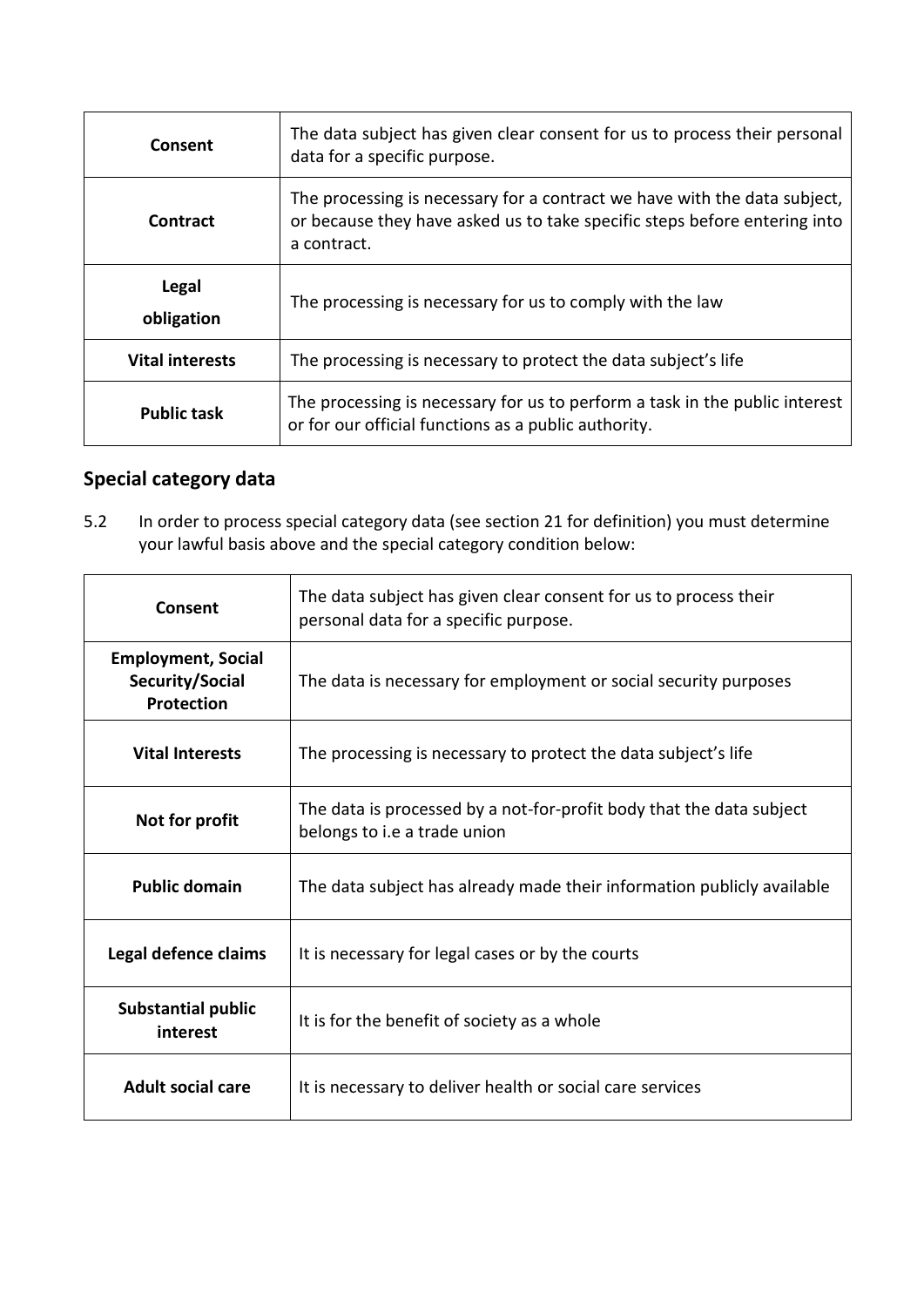| <b>Public Interest in public</b><br>health                                         | It is necessary to protect public health                         |
|------------------------------------------------------------------------------------|------------------------------------------------------------------|
| Scientific/historical<br><b>Research, Statistics or</b><br><b>Public Archiving</b> | It is necessary for archiving, research, or statistical purposes |

## <span id="page-6-0"></span>**6 Data Protection Roles**

6.1 There are three core data protection roles in place to support the Schools approach to data protection. These are required according to the size of the school and the type of data being processed:

| <b>Senior Information Risk</b><br>Owner | • Leads and fosters a culture that values, protects and uses<br>information for the success of the organisation and benefit of its<br>customers<br>Owns the organisation's overall information risk policy and risk<br>assessment processes and ensuring they are implemented<br>consistently<br>• Advises the Head on the information risk aspects on the<br><b>Statement of Governance</b><br>• Owns the organisation's information incident management<br>framework              |
|-----------------------------------------|-------------------------------------------------------------------------------------------------------------------------------------------------------------------------------------------------------------------------------------------------------------------------------------------------------------------------------------------------------------------------------------------------------------------------------------------------------------------------------------|
| <b>Caldicott Guardian</b>               | Acts as a guardian, responsible for safeguarding the confidentiality<br>of data subjects's information.<br>Agrees and reviews internal protocols<br>Develops security and confidentiality policies<br>Acts as the 'Conscience of the School - Provides a sense of right<br>and wrong'                                                                                                                                                                                               |
| <b>Data Protection Officer</b>          | Monitors compliance with the GDPR and Data protection Act 2018<br>Develops data protection policies, awareness-raising, training, and<br>audits.<br>Provides advice and on all aspects of our data protection<br>obligations.<br>Provides advice to services completing Privacy Impact<br>Assessments (PIAs), Information Sharing Agreements, Privacy<br>Notices etc<br>• Acts as a contact point for the ICO.<br>• Supports the SIRO & Caldicott Guardian to complete their duties |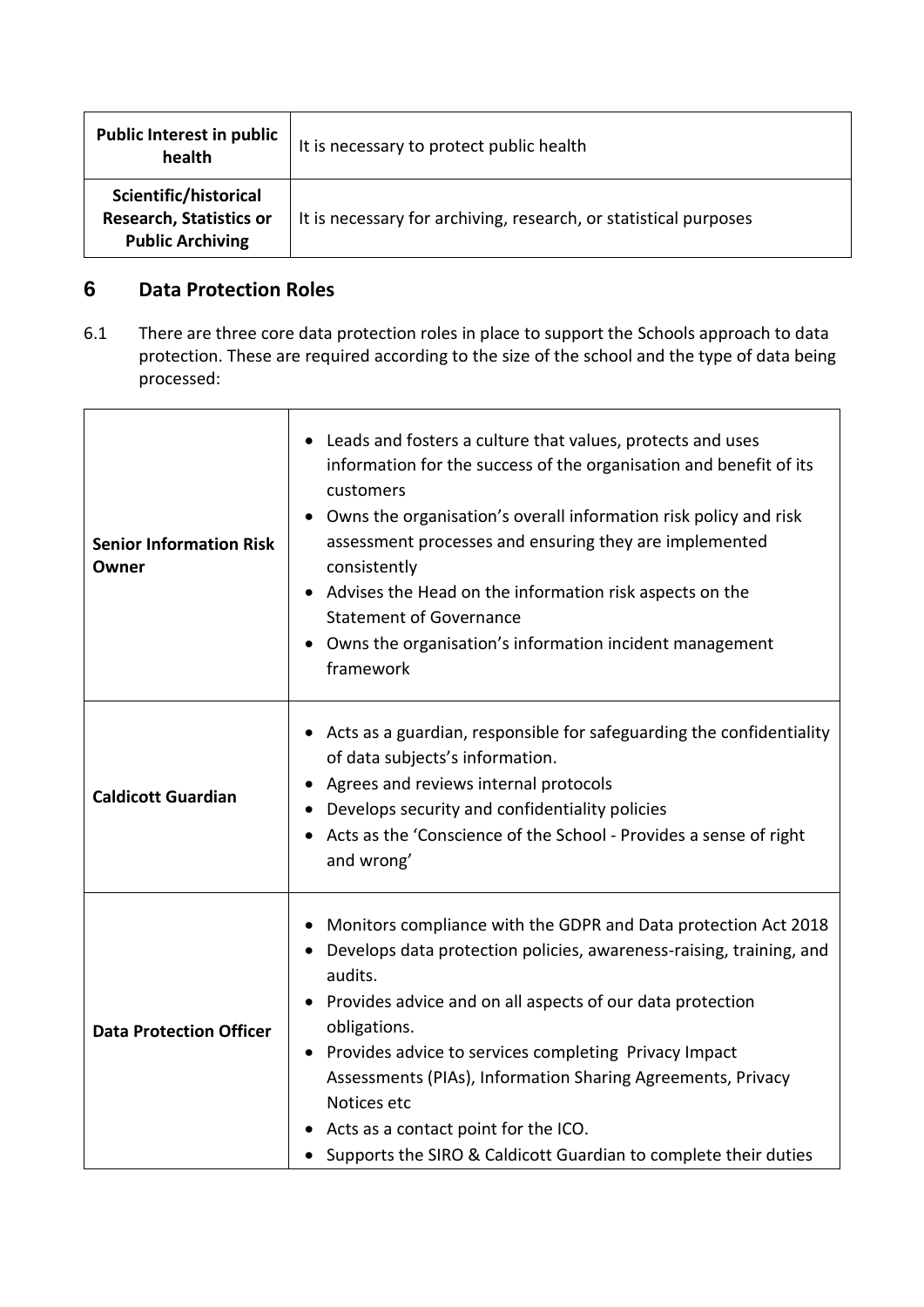| • Is easily accessible and acts as the main point of contact for our |
|----------------------------------------------------------------------|
| employees, individuals, the ICO and data subjects.                   |
|                                                                      |

#### <span id="page-7-0"></span>**7 Personal data in the public domain**

- 7.1 The School holds certain information about people in the public domain, for example planning applications are published on our website. Personal data classified as being in the 'public domain' refers to information which will be publicly available world-wide and may be disclosed to third parties without recourse to the data subject.
- 7.2 The names and contact details of employees at service manager and above may also be made publically available.

#### <span id="page-7-1"></span>**8 Responsibilities of staff and contractors.**

- 8.1 Staff and contractors must:
	- Complete the Data Protection Act training as soon as they join the school. This is a mandatory requirement.
	- Complete an annual refresher course induction as directed by their manager
	- Ensure that they only ever process personal data in accordance with requirements of the Data Protection Act 2018
	- Follow the 6 Principles highlighted above.
	- Seek help and advice from the School Business Manager

#### <span id="page-7-2"></span>**9 Data security**

- 9.1 Keeping personal data properly secure is vital in complying with the Data Protection Act. All staff and contractors are responsible for ensuring that any personal data they have access to be kept securely. They are also responsible for ensuring that personal data is not disclosed inappropriately (either orally or in writing or accidentally) to any unauthorised third party.
- 9.2 This includes, as a minimum:
	- Always keep your passwords safe and never share them. Follow the guidance on creating safe passwords
	- Secure any personal data kept in paper format in a lockable cabinet or pedestal. Do not leave documents on your desk unattended at any time
	- If you have to take hard copy documents out of the office make sure that you look after them at all times, this includes note books and files. Consider whether you need to take files out of the office at all or if you can take them on an encrypted handheld device or laptop.
	- If you need to put hard copy data on a disc or memory stick make sure that the device that you use is encrypted and that the data is password protected.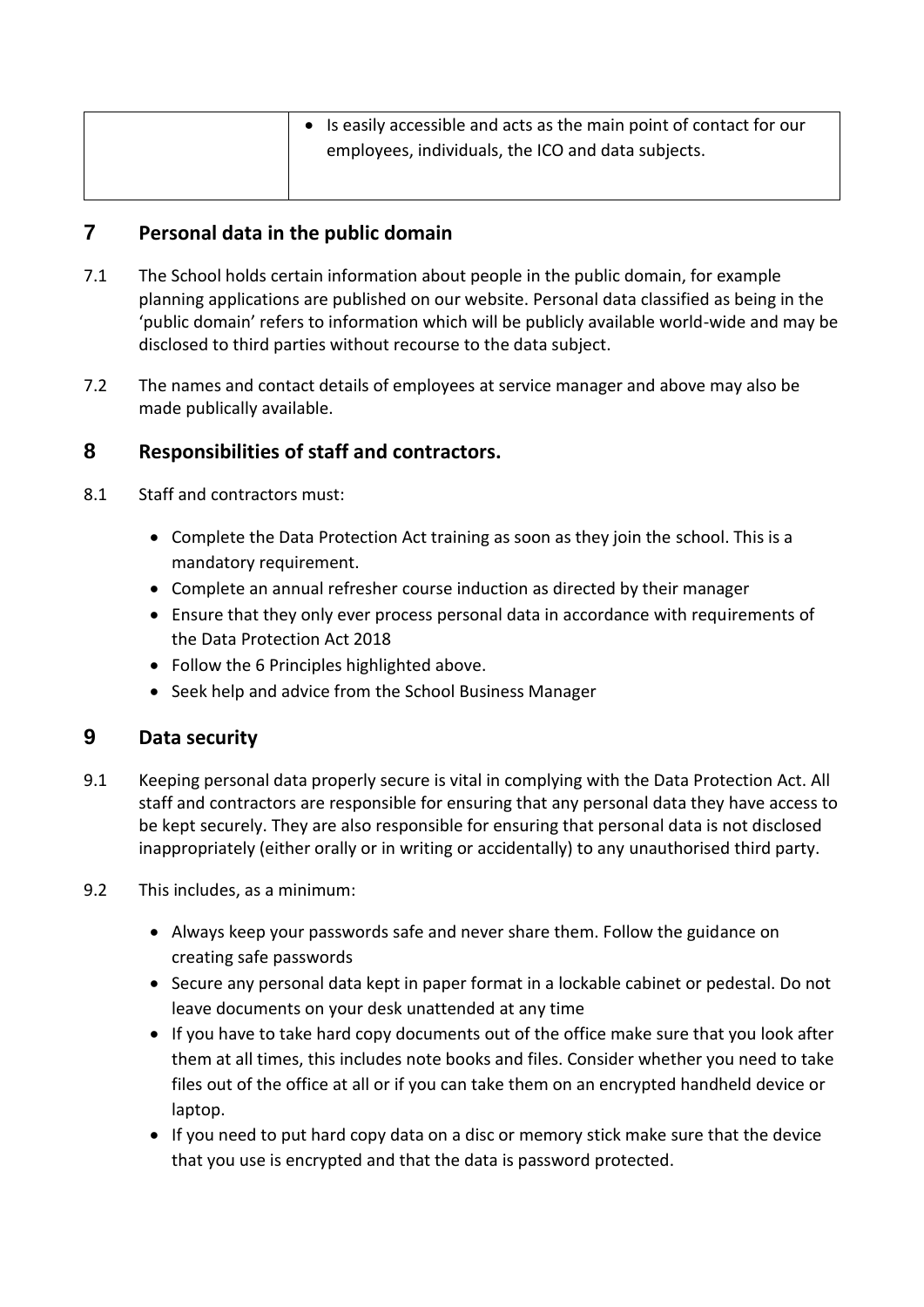If you have access to these devices make sure that they are stored securely and locked away safely when not being used.

#### <span id="page-8-0"></span>**10 Sending personal data securely**

10.1 You can send documents containing personal data securely using the following methods:

| <b>Requested by:</b>    | Method:                                                                                                                                                                                                                                                                                                           |
|-------------------------|-------------------------------------------------------------------------------------------------------------------------------------------------------------------------------------------------------------------------------------------------------------------------------------------------------------------|
| <b>Fmail</b>            | This is the school's preferred method. Scan a copy of the file and move it<br>to a secure location on the network. Send the file by secure data transfer<br>(currently Egress). Ask the data subject to confirm receipt of the<br>documents as soon as possible                                                   |
|                         | Documents should be hand delivered to the data subject wherever<br>possible. Check ID and address for sending before handing over<br>documents. Make sure that the documents are securely contained in a<br>sealed envelope.                                                                                      |
| <b>Hard copy</b>        | If it not possible for the data subject to collect the documents themselves<br>use the special delivery service and include the name of the data subject<br>on the envelope to ensure that they sign for the documents.                                                                                           |
|                         | Note: only sensitive personal data needs to be sent by special delivery.<br>General correspondence can be sent via normal post.<br>Note: Check you have the correct address before posting                                                                                                                        |
| <b>Encrypted device</b> | Where the data is especially sensitive you may want to consider saving the<br>documents on a password protected, encrypted memory device rather<br>than posting hard copies. You can send the password to the data subject<br>once they have received the device by post to ensure that only they have<br>access. |

#### <span id="page-8-1"></span>**11 Data Breaches**

- 11.1 Occasionally things will go wrong and mistakes will be made. Sometimes this may entail significant financial or reputational risk for the school and our families and pupils. It is vital that we can identify, evaluate and contain data breaches as soon as they occur.
- 11.2 Identifying data breaches quickly and effectively to limit any impact on our customers is critical to our success. Equally we need to understand where there are areas of weakness within our operating processes and continuously improve to reduce the risk of significant control failures leading to data breaches.
- 11.3 If an employee suspects a data breach has occurred they should report this to the School Business Manager. A data breach report should be completed as quickly as possible and as a maximum within 24 hours.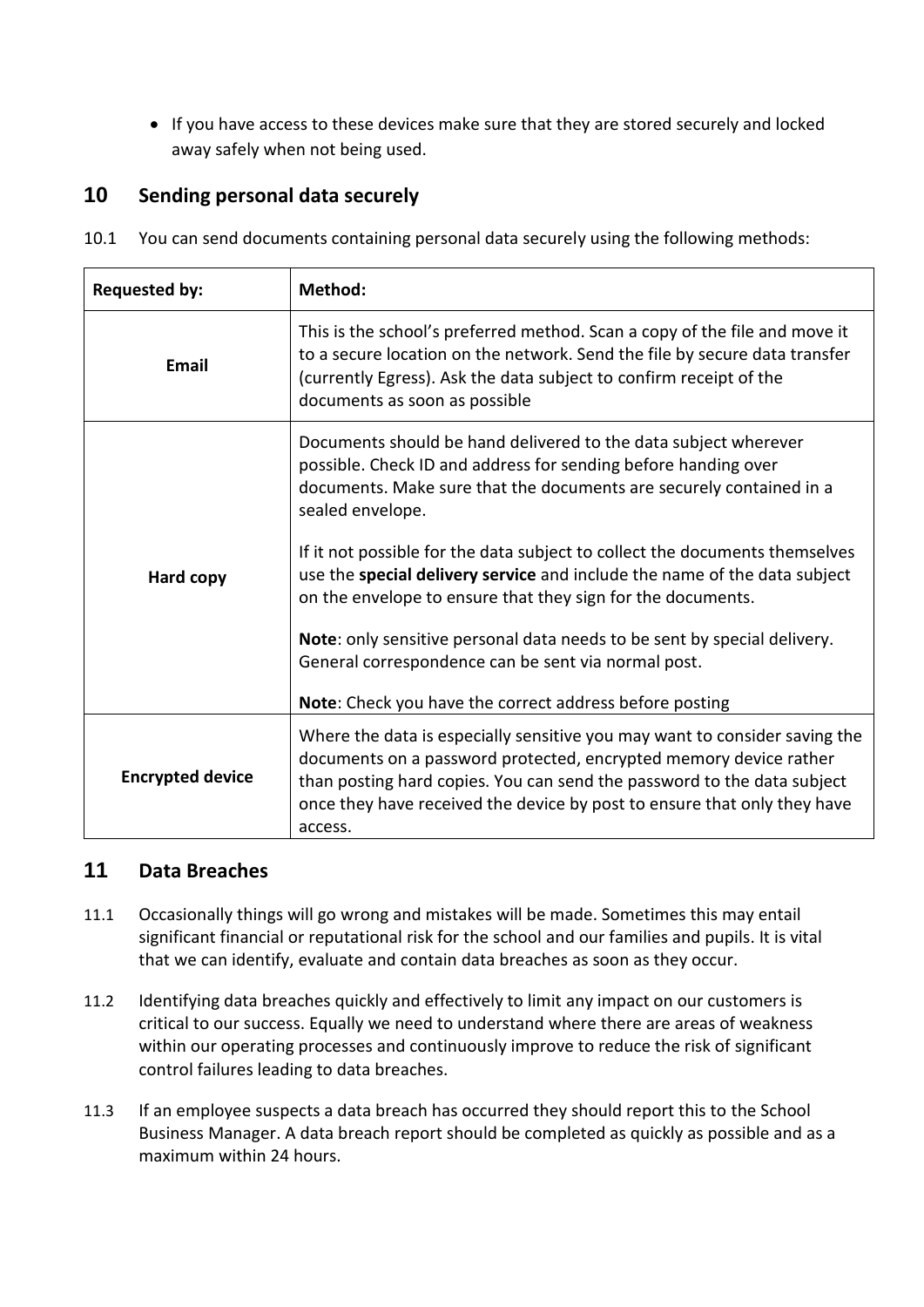# <span id="page-9-0"></span>**12 Data subject rights**

12.1 Data subjects have defined rights over the use of their data. These rights have been reinforced and extended by the Data Protection Act 2018. These rights are:

| <b>Informed</b>      | Individuals have the right to be informed about the collection<br>٠<br>and use of their personal data. This is a key transparency<br>requirement under the Data Protection Act 2018.<br>You must provide individuals with information including: your<br>purposes for processing their personal data, your retention<br>periods for that personal data, and who it will be shared with.<br>We call this 'privacy information'.<br>You must provide privacy information to individuals at the time<br>you collect their personal data from them.<br>If you obtain personal data from other sources, you must provide<br>$\bullet$<br>individuals with privacy information within a reasonable period<br>of obtaining the data and no later than 28 calendar days. |
|----------------------|------------------------------------------------------------------------------------------------------------------------------------------------------------------------------------------------------------------------------------------------------------------------------------------------------------------------------------------------------------------------------------------------------------------------------------------------------------------------------------------------------------------------------------------------------------------------------------------------------------------------------------------------------------------------------------------------------------------------------------------------------------------|
| <b>Access</b>        | Individuals have the right to access their personal data.<br>This is commonly referred to as subject access.<br>$\bullet$<br>Individuals can make a subject access request verbally or in<br>$\bullet$<br>writing.<br>You have 28 calendar days to respond to a request.<br>You cannot charge a fee to deal with a request in most<br>circumstances.                                                                                                                                                                                                                                                                                                                                                                                                             |
| <b>Rectification</b> | The Data Protection Act 2018 includes a right for individuals to<br>$\bullet$<br>have inaccurate personal data rectified, or completed if it is<br>incomplete.<br>An individual can make a request for rectification verbally or in<br>writing.<br>You have 28 calendar days to respond to a request.<br>In certain circumstances you can refuse a request for<br>rectification.                                                                                                                                                                                                                                                                                                                                                                                 |
| <b>Erasure</b>       | The Data Protection Act 2018 introduces a right for individuals to<br>$\bullet$<br>have personal data erased.<br>The right to erasure is also known as 'the right to be forgotten'.<br>Individuals can make a request for erasure verbally or in writing.<br>You have 28 calendar days to respond to a request.<br>The right is not absolute and only applies in certain<br>circumstances.                                                                                                                                                                                                                                                                                                                                                                       |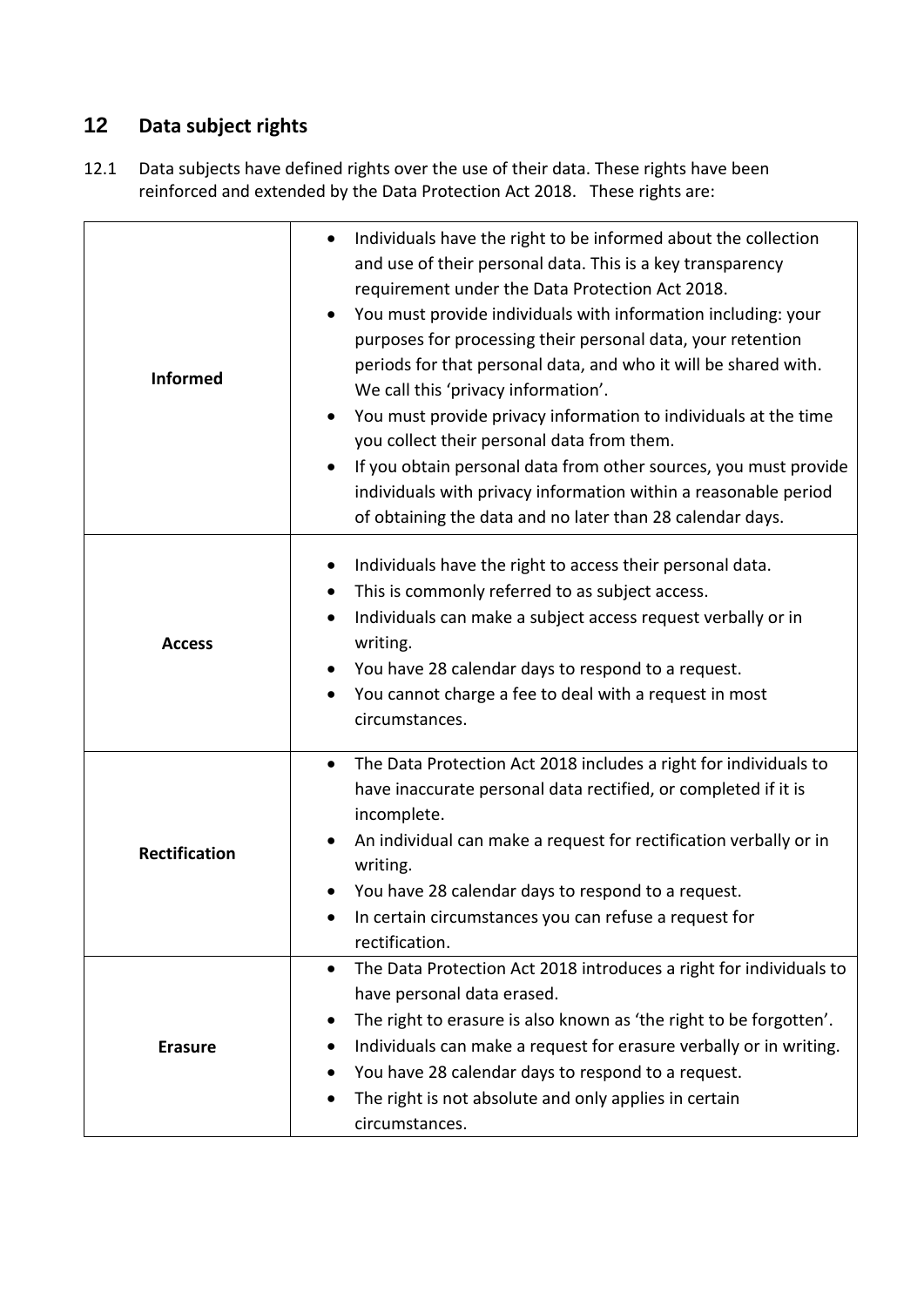| <b>Restrict processing</b> | Individuals have the right to request the restriction or<br>suppression of their personal data.<br>This is not an absolute right and only applies in certain<br>circumstances.<br>When processing is restricted, you are permitted to store the<br>personal data, but not use it.<br>An individual can make a request for restriction verbally or in<br>writing.<br>You have 28 calendar days to respond to a request.                                                                                                                                                                                                                                                                                                                                                                                                                                                                           |
|----------------------------|--------------------------------------------------------------------------------------------------------------------------------------------------------------------------------------------------------------------------------------------------------------------------------------------------------------------------------------------------------------------------------------------------------------------------------------------------------------------------------------------------------------------------------------------------------------------------------------------------------------------------------------------------------------------------------------------------------------------------------------------------------------------------------------------------------------------------------------------------------------------------------------------------|
| <b>Data Portability</b>    | The right to data portability allows individuals to obtain and<br>$\bullet$<br>reuse their personal data for their own purposes across different<br>services.<br>It allows them to move, copy or transfer personal data easily<br>$\bullet$<br>from one IT environment to another in a safe and secure way,<br>without affecting its usability.<br>Doing this enables individuals to take advantage of applications<br>and services that can use this data to find them a better deal or<br>help them understand their spending habits.<br>This only applies to information the data subject has provided to<br>us and where we are using their consent to process information<br>about them. If our systems do not allow us to transfer the data<br>to another service automatically then we are required to provide<br>copies of the information we hold so that they can transfer it<br>over. |
| Object                     | The Data Protection Act 2018 gives individuals the right to object<br>$\bullet$<br>to the processing of their personal data in certain circumstances.<br>Individuals have an absolute right to stop their data being used<br>for direct marketing.<br>In other cases where the right to object applies you may be able<br>to continue processing if you can show that you have a<br>compelling reason for doing so.<br>You must tell individuals about their right to object.<br>An individual can make an objection verbally or in writing.<br>You have 28 calendar days to respond to an objection                                                                                                                                                                                                                                                                                             |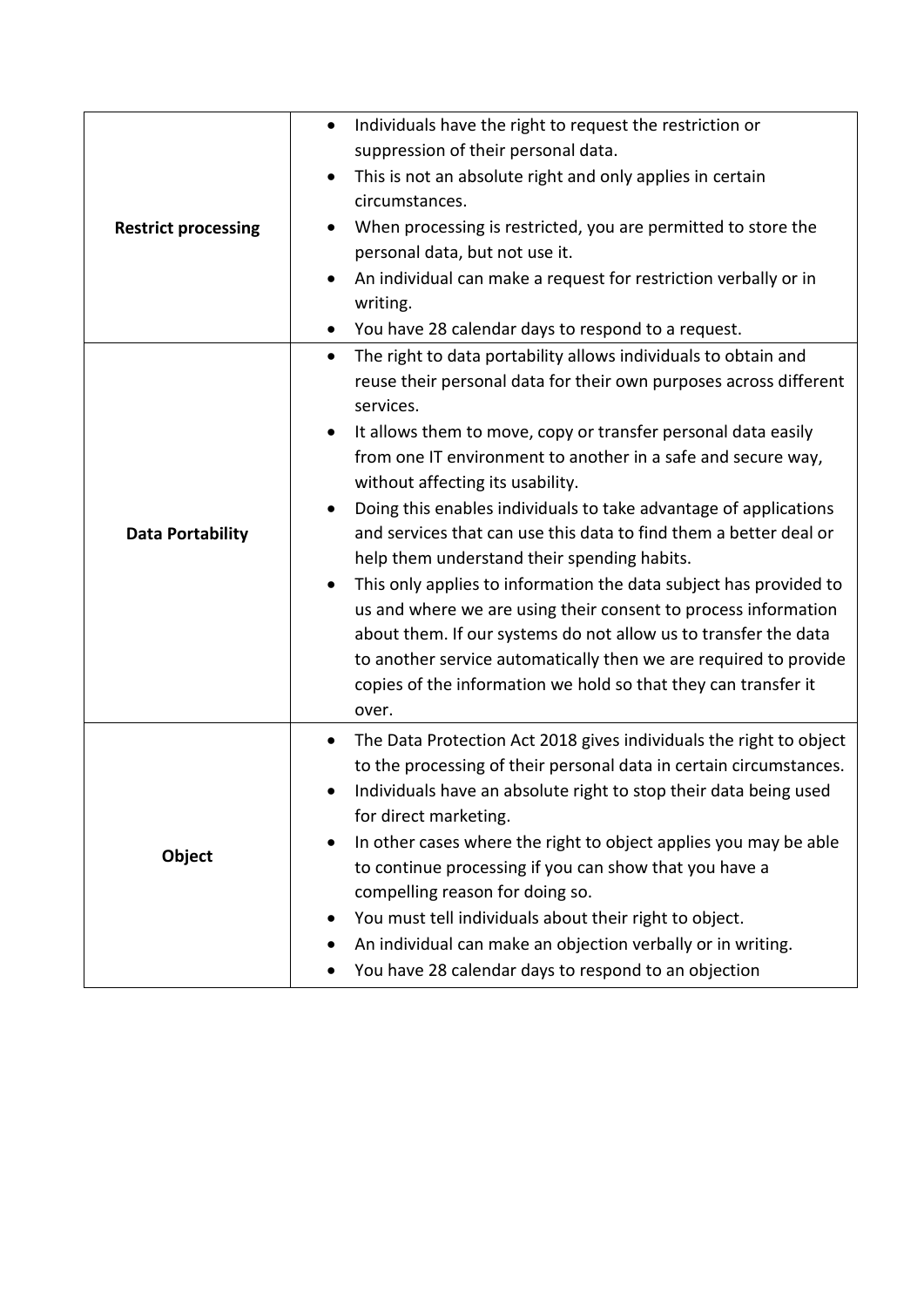|                                                   | The Data Protection Act 2018 has provisions on:                                                                                                                                                                                                                                                                                                                                                                                                                                                                                                                                                                                                                                   |
|---------------------------------------------------|-----------------------------------------------------------------------------------------------------------------------------------------------------------------------------------------------------------------------------------------------------------------------------------------------------------------------------------------------------------------------------------------------------------------------------------------------------------------------------------------------------------------------------------------------------------------------------------------------------------------------------------------------------------------------------------|
| <b>Automated decision</b><br>making and profiling | Automated individual decision-making (making a decision solely<br>1.<br>by automated means without any human involvement); and<br>Profiling (automated processing of personal data to evaluate<br>2.<br>certain things about an individual). Profiling can be part of an<br>automated decision-making process.<br>The Data Protection Act 2018 applies to all automated individual<br>decision-making and profiling. The Act has additional rules to protect<br>individuals if you are carrying out solely automated decision-making that<br>has legal or similarly significant effects on them.<br>You can only carry out this type of decision-making where the decision<br>is: |
|                                                   | Necessary for the entry into or performance of a contract; or<br>Authorised by Union or Member state law applicable to the<br>controller; or<br>Based on the individual's explicit consent.<br>If you are carrying out any of these activities you must:<br>Give individuals information about the processing;<br>Introduce simple ways for them to request human intervention                                                                                                                                                                                                                                                                                                    |
|                                                   | or challenge a decision;<br>Carry out regular checks to make sure that your systems are<br>working as intended.                                                                                                                                                                                                                                                                                                                                                                                                                                                                                                                                                                   |

- 12.2 The above rights are conditional depending on the reason we hold the data and why we may need to retain it.
- 12.3 Where we have a legal obligation to collect and process data or we are collecting the data to carryout a public task, the data subject's application to object to that data processing might be rejected. This is because the School has a legal obligation under the law to keep certain data without the data subject's consent.
- 12.4 Another example is where an individual claims that there is an error in the recording of a child protection meeting. In these circumstances it is unlikely that our records will be amended. This is because the minutes will often contain the professional opinion of a social worker or other professional. Whilst we would not amend the original record we should place the individual's objections on file next to the original minutes so that these could be referred to as required.
- 12.5 However, when we rely on consent to process data about an individual we will, in most cases, be obliged to apply the above rights.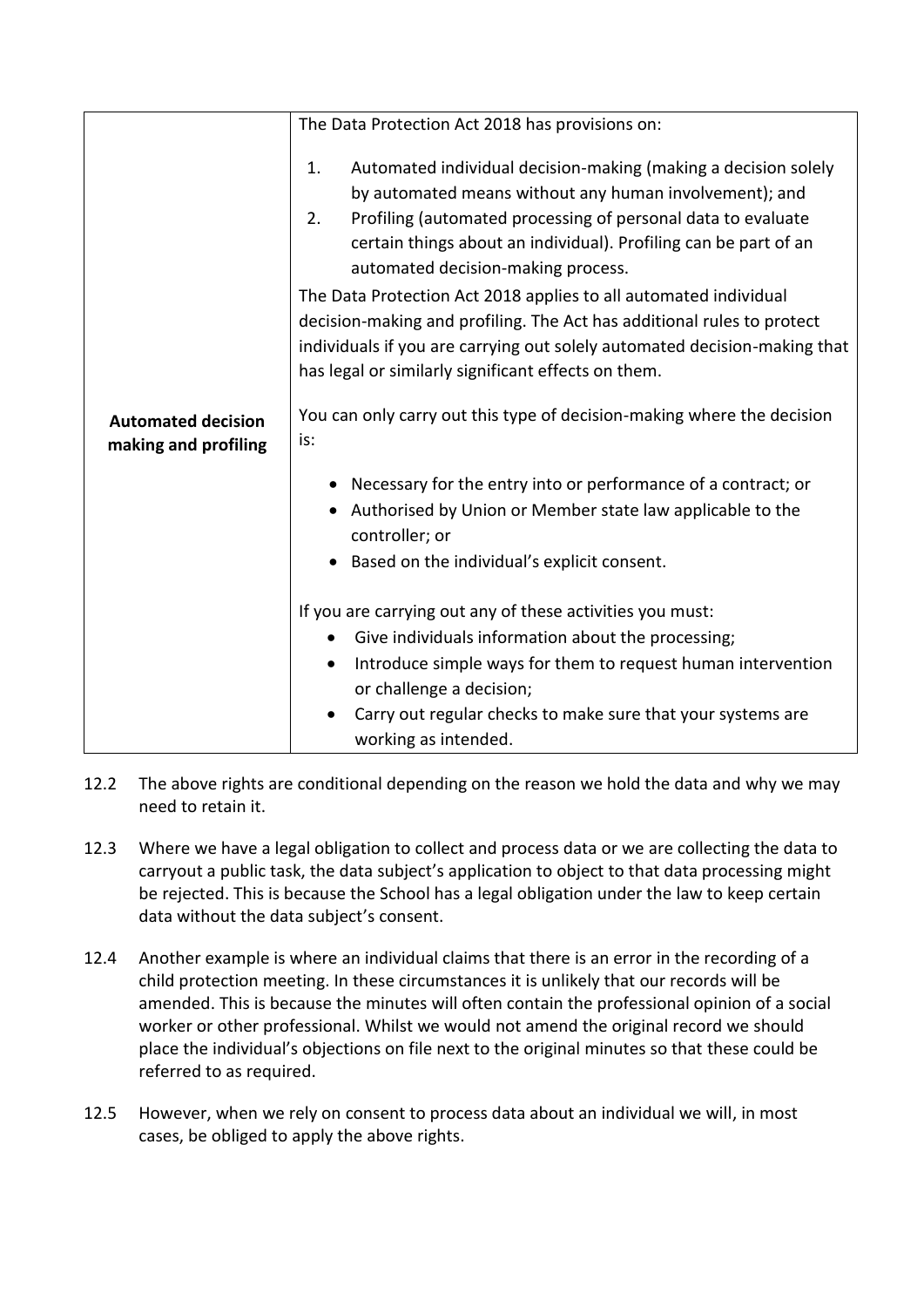### <span id="page-12-0"></span>**13 Prohibited activities**

- 13.1 The following activities are strictly prohibited when processing personal and special category data:
	- Sharing passwords to access data
	- Leaving passwords unattended
	- Sending personal data to your personal email address to work on at home
	- Sending data to unauthorised personal. Always check that the recipients are authorised to view the information you are sending
	- Sending personal data in an insecure format
	- Losing or misplacing personal and sensitive data
	- Leaving personal data unprotected
	- Accessing information about a resident or member of staff where you do not have a legitimate reason for doing do
	- Taking unauthorised copies, or images of data for use outside of the school's permitted remit such as photocopies or screen shots of documents
	- Accessing personal data about an individual for your own personal use
	- Disclosing personal data to a third person outside of the school without a lawful basis
- 13.2 This Data Protection Policy forms part of all employees' terms and conditions of appointment. Any breach of this policy will therefore be dealt with under the school's agreed disciplinary procedures and may, subject to the seriousness of the breach, lead to a dismissal from the school's service.

#### <span id="page-12-1"></span>**14 Privacy by Design**

14.1 Under the Data Protection Act 2018 the school has a general obligation to implement technical and organisational measures to show that we have considered and integrated data protection into our processing activities. In order to achieve this, the school needs to complete Privacy Impact Assessments to help identify and minimise any data protection risks

#### <span id="page-12-2"></span>**15 Privacy impact assessments (PIA)**

- 15.1 You must do a PIA for certain listed types of processing, or any other processing that is likely to result in a high risk to individuals' interests:
	- Use systematic and extensive profiling or automated decision-making to make significant decisions about people.
	- Process special category data or criminal offence data on a large scale.
	- Systematically monitor a publicly accessible place on a large scale.
	- Use new technologies.
	- Use profiling, automated decision-making or special category data to help make decisions on someone's access to a service, opportunity or benefit.
	- Carry out profiling on a large scale, including evaluation or scoring of individuals.
	- Process biometric or genetic data.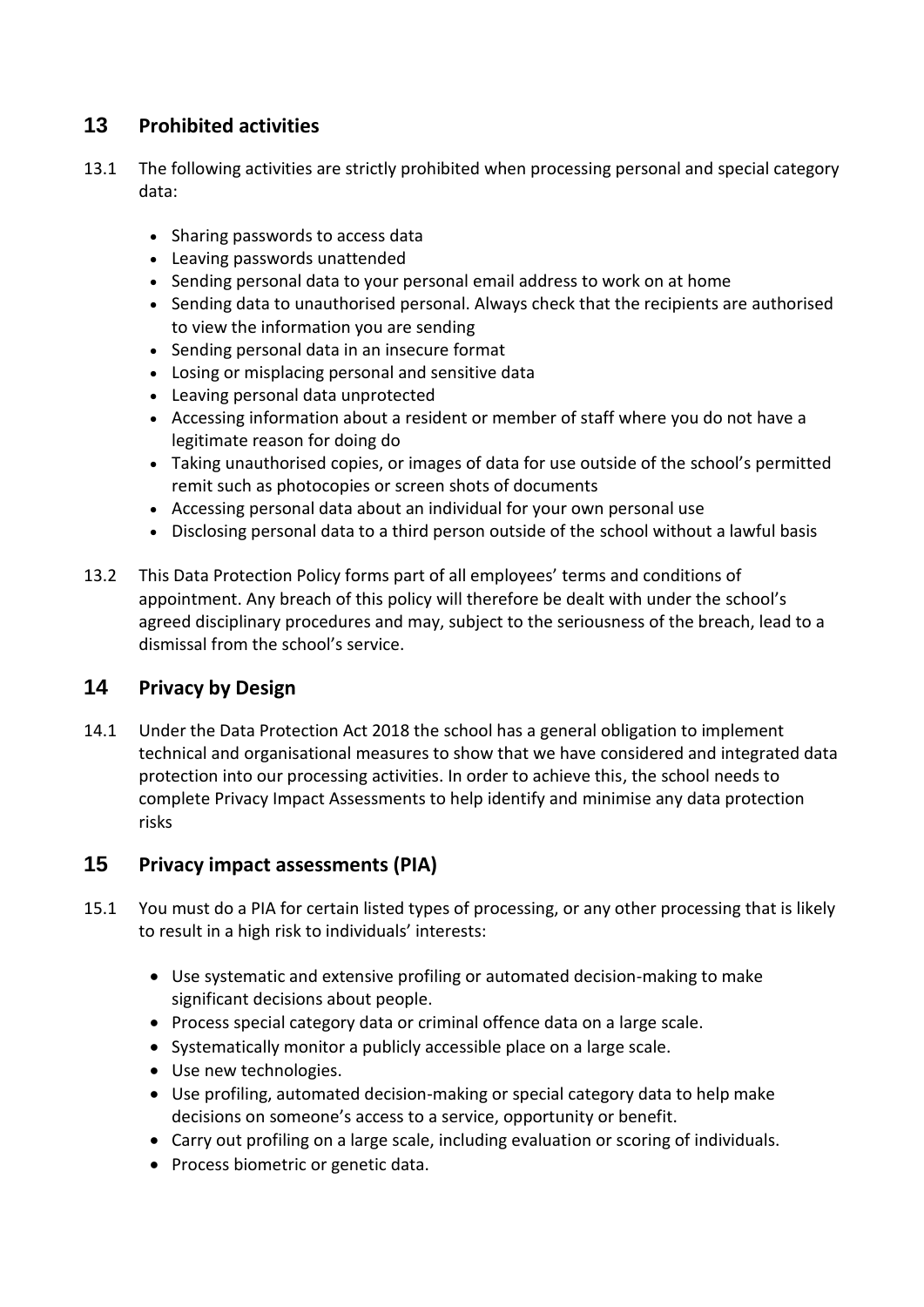- Combine, compare or match data from multiple sources.
- Process personal data without providing a privacy notice directly to the individual.
- Process personal data in a way which involves tracking individuals' online or offline location or behaviour.
- Process children's personal data for profiling or automated decision-making or for marketing purposes, or offer online services directly to them.
- Process personal data which could result in a risk of physical harm in the event of a security breach.
- 13.1 You must consider completing a PIA when you identify:
	- Automated decision-making with significant effects.
	- Systematic monitoring.
	- Processing of sensitive data or data of a highly personal nature.
	- Processing on a large scale.
	- Processing of data concerning vulnerable data subjects (including children)
	- Innovative technological or organisational solutions.
	- Processing involving preventing data subjects from exercising a right or using a service or contract.

#### <span id="page-13-0"></span>**16 International transfers**

- 16.1 The Data Protection Act 2018 imposes restrictions on the transfer of personal data outside the European Union, to third countries or international organisations. Personal data may only be transferred outside of the EU in compliance with the conditions for transfer set out in Chapter V of the GDPR.
- 16.2 You may transfer personal data where the organisation receiving the personal data has provided adequate safeguards. Individuals' rights must be enforceable and effective legal remedies for individuals must be available following the transfer.
- 16.3 Adequate safeguards may be provided for by a legally binding agreement between public authorities or bodies or the transfer is
	- necessary for important reasons of public interest;
	- necessary for the establishment, exercise or defence of legal claims;
	- necessary to protect the vital interests of the data subject or other persons, where the data subject is physically or legally incapable of giving consent; or
	- made from a register which under UK or EU law is intended to provide information to the public (and which is open to consultation by either the public in general or those able to show a legitimate interest in inspecting the register).

#### <span id="page-13-1"></span>**17 Exemptions**

17.1 Exemptions to the Data Protection Act 2018 can apply in a small number of areas and only where the restriction respects the essence of the individual's fundamental rights and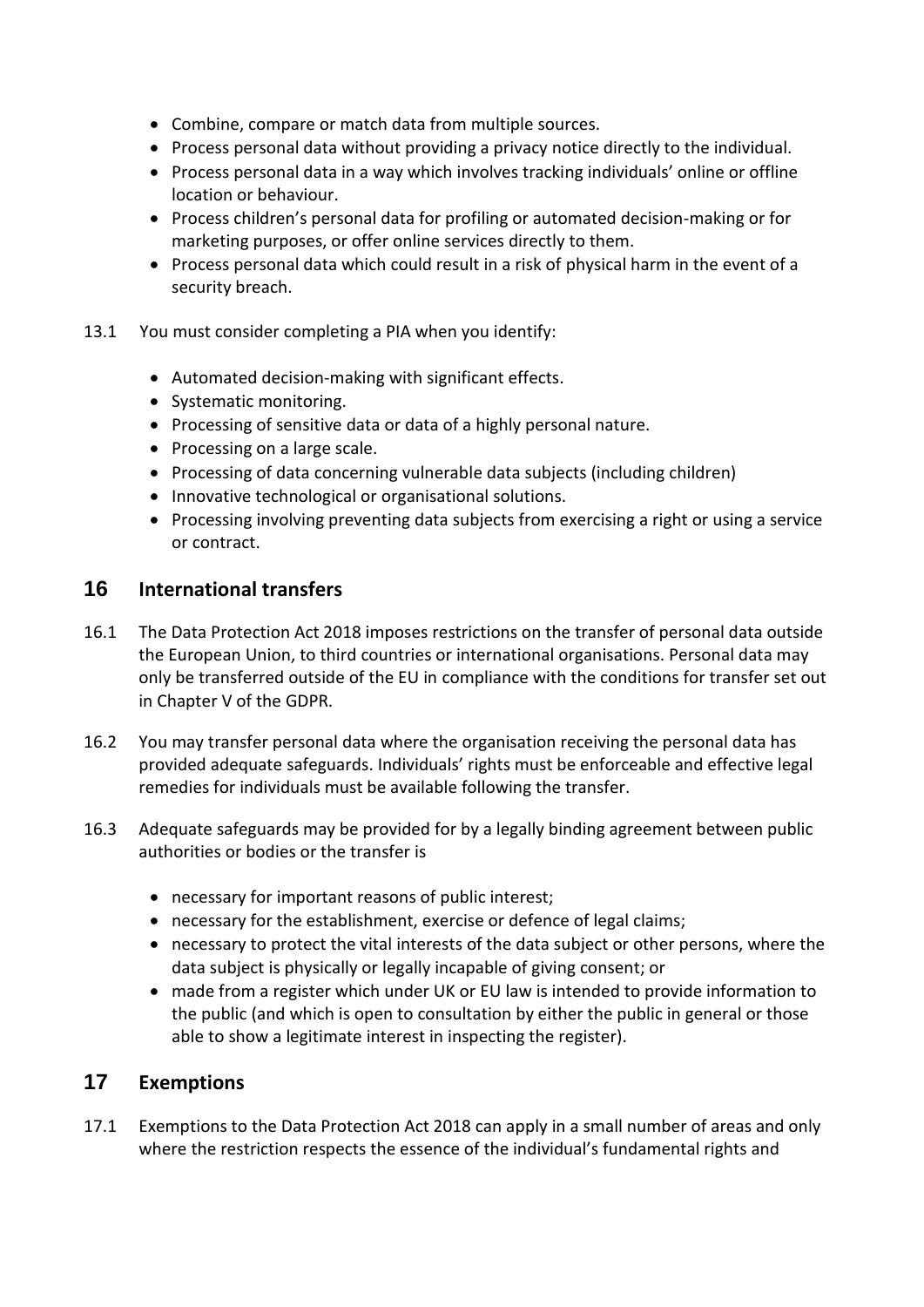freedoms and it is a necessary and proportionate measure in a democratic society to safeguard:

- National security;
- Defence;
- Public security;
- The prevention, investigation, detection or prosecution of criminal offences;
- Other important public interests, in particular economic or financial interests, including budgetary and taxation matters, public health and security;
- The protection of judicial independence and proceedings;
- Breaches of ethics in regulated professions;
- The protection of the individual, or the rights and freedoms of others; or
- The enforcement of civil law matters

#### <span id="page-14-0"></span>**18 Conclusion**

18.1 Compliance with the Data Protection Act 2018 is the responsibility of all members of staff, contractors and partners. Any questions about this policy or any queries concerning data protection matters should be raised with Mrs Goslin via admin@lealands.luton.sch.uk

#### <span id="page-14-1"></span>**19 Definitions**

| <b>Subject Access</b><br><b>Request or SAR</b>             | A request for access to data by a living person under the Act is known as a<br>Subject Access Request or SAR. All records that contain the personal data<br>of the subject will be made available, certain exemptions may apply. Please<br>refer to the SAR policy for further information           |
|------------------------------------------------------------|------------------------------------------------------------------------------------------------------------------------------------------------------------------------------------------------------------------------------------------------------------------------------------------------------|
| Freedom of<br><b>Information</b><br><b>Request or FOI.</b> | A request for access to data held is dealt with under the Freedom of<br>Information Act 2000 and is known as a Freedom of Information Request or<br>FOI. Requests for the data of deceased people may be processed under this<br>legislation. Please refer to the FOI policy for further information |
| <b>Personal Data</b>                                       | Personal data is data that relates to a living individual who can be identified<br>directly or indirectly from the data.                                                                                                                                                                             |
|                                                            | Personal data can be factual (such as a name, address or date of birth) or it<br>can be an opinion (such as a performance appraisal).                                                                                                                                                                |
|                                                            | Examples of personal data are the name and address of an individual; email<br>and phone number; a Council Tax reference number or an NHS number                                                                                                                                                      |
| <b>Special Category</b><br>Data                            | Certain types of personal data are given special protections under the Act<br>because misuse could create more significant harm to a person's<br>fundamental rights and freedoms. For example, by putting them at risk of<br>unlawful discrimination.                                                |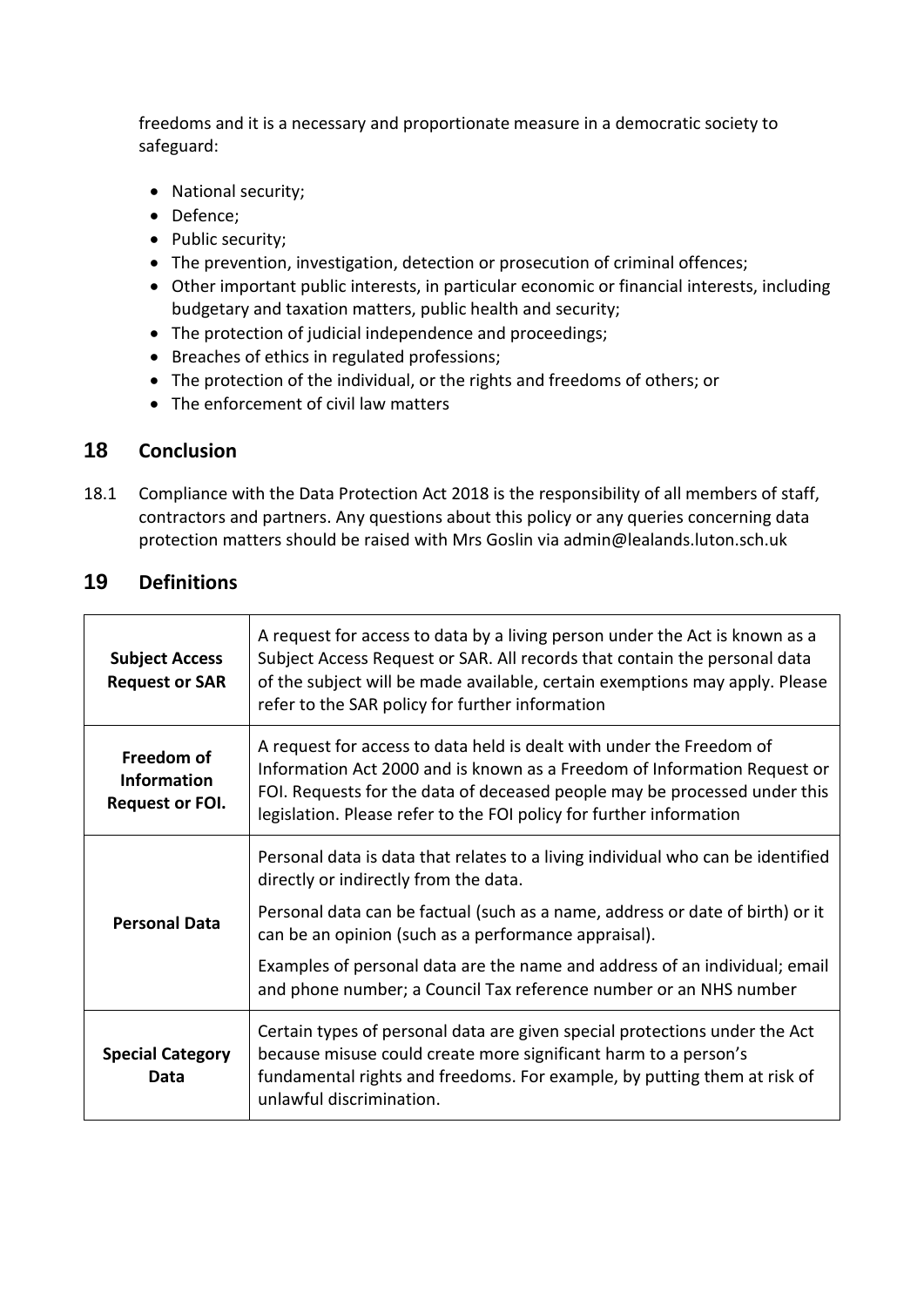|                          | Information relating to criminal activities or convictions is not special<br>category data but must be treated with similar safeguards in place.                                                                                                                                                           |
|--------------------------|------------------------------------------------------------------------------------------------------------------------------------------------------------------------------------------------------------------------------------------------------------------------------------------------------------|
|                          | Special category data includes:                                                                                                                                                                                                                                                                            |
|                          | race or ethnic origin of the data subject                                                                                                                                                                                                                                                                  |
|                          | their political opinions<br>$\bullet$                                                                                                                                                                                                                                                                      |
|                          | their religious beliefs or other beliefs of a similar nature                                                                                                                                                                                                                                               |
|                          | whether they are a member of a trade union<br>٠                                                                                                                                                                                                                                                            |
|                          | their physical or mental health or condition<br>٠                                                                                                                                                                                                                                                          |
|                          | their sexual life<br>$\bullet$                                                                                                                                                                                                                                                                             |
|                          | sexual orientation                                                                                                                                                                                                                                                                                         |
|                          | Biometrics (where used for ID purposes)<br>$\bullet$                                                                                                                                                                                                                                                       |
|                          | Genetics                                                                                                                                                                                                                                                                                                   |
| <b>Confidential Data</b> | This relates specifically to data that is given in confidence or data which is<br>confidential in nature and is therefore not in the public domain.                                                                                                                                                        |
|                          | Some confidential data will also be personal data and/or special category<br>data and therefore come within the terms of this policy. Staff working in<br>social care and in management roles will handle confidential data regularly<br>and must be careful not to disclose this information incorrectly. |
| <b>Data Controller</b>   | The organisation which determines the purposes and the manner in which,<br>any personal data is processed is known as the data controller. The school<br>is the data controller of all personal data used and held. For our purposes<br>the Head is the data controller.                                   |
| <b>Data Processors</b>   | Organisations or individuals who process personal data on behalf of the<br>data controller are known as data processors. This includes suppliers which<br>handle personal data on the school's behalf.                                                                                                     |
| Data Subject             | A living individual who is the subject of personal data is known as the data<br>subject. This need not be a UK national or resident.                                                                                                                                                                       |
| <b>Lawful Basis</b>      | These are the grounds specified by the Regulations which need to be<br>satisfied for any data processing to be lawful. One condition needs to exist<br>for processing personal data. Where special category data is processed a<br>second condition must also exist.                                       |
| Data Breach              | A data breach is a breach of security leading to the accidental or unlawful<br>destruction, loss, alteration, unauthorised disclosure of, or access to,<br>personal data transmitted, stored or otherwise processed.                                                                                       |